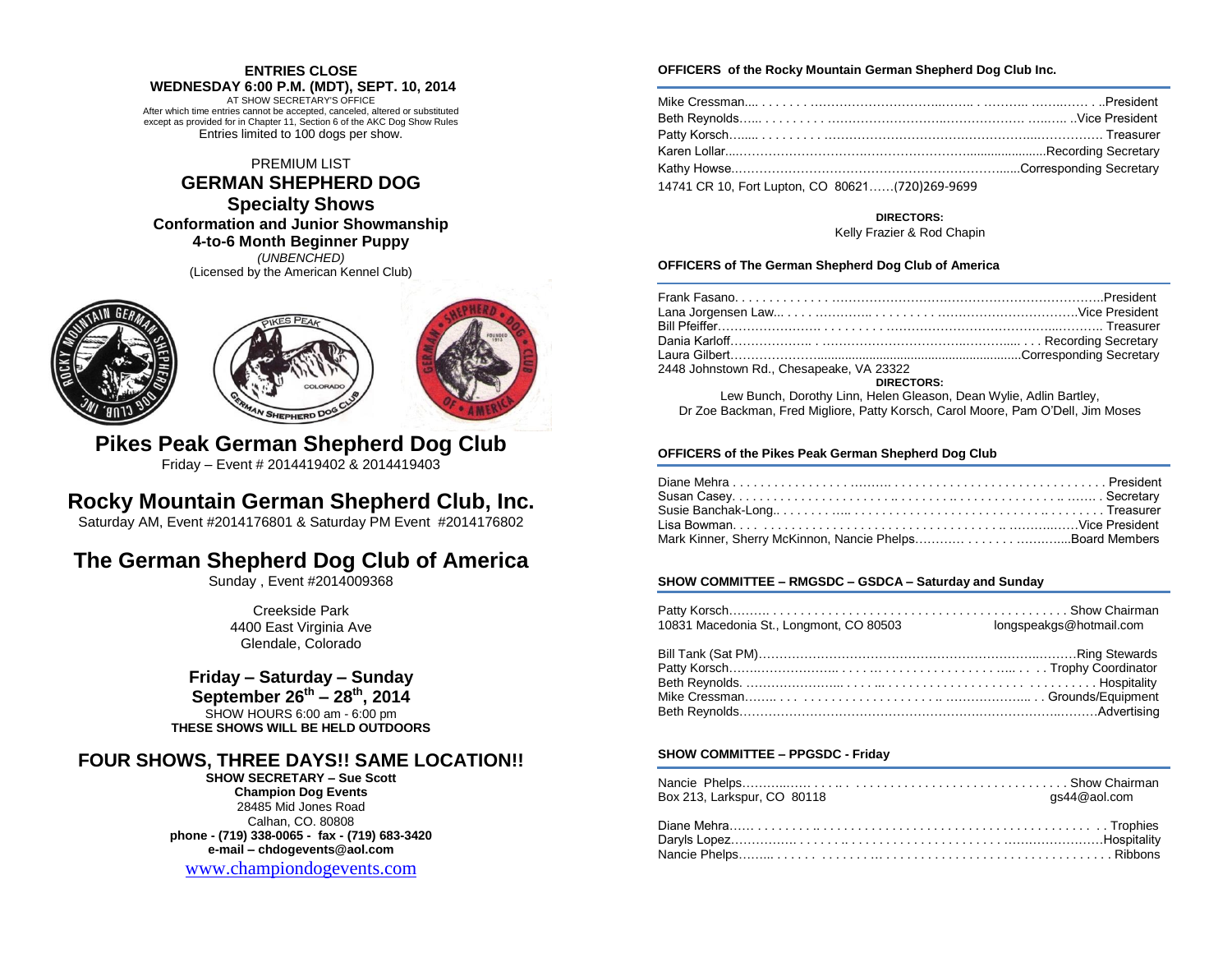#### **JUDGES**

| Friday – Conformation, Junior Showmanship & 4-6 Month Beginner Puppy |  |
|----------------------------------------------------------------------|--|
|                                                                      |  |
| Saturday AM - Conformation & Junior Showmanship                      |  |
|                                                                      |  |
| Saturday PM - Conformation & Junior Showmanship                      |  |
|                                                                      |  |
| Sunday - Conformation & Junior Showmanship                           |  |
|                                                                      |  |

#### **CERTIFICATION**

Permission has been granted by the American Kennel Club for the holding of this event under the American Kennel Club rules and regulations. JAMES CROWLEY, **Secretary** 



#### **SHOW VETERINARIAN – ON CALL SHOW PHOTOGRAPHER**

Aspenwood Veterinary Hospital **Jill Long** 1290 S Colorado Blvd **PO Box 2727** Glendale, CO 80246 Elizabeth, CO 80107 (303) 757-5646 303-522-7033

silvercast79@gmail.com

### **AFTER HOURS EMERGENCY VETERINARIAN SERVICES**

24 Hour Veterinarian (303)366-2639 VCA Alameda East Veterinary Hospital 9770 East Alameda Ave., Denver, CO

#### **CATALOG ADVERTISING**

| Half Page with one photo \$15.00                     |  |
|------------------------------------------------------|--|
|                                                      |  |
| All ads must be CAMERA READY or in Jpeg format       |  |
| Deadline for all Catalog Advertising: Sept. 10, 2014 |  |

Make check payable to: Champion Dog Events **Send Camera Ready Ads and Fees to:**

### Sue Scott

Champion Dog Events 28485 Mid Jones Rd Calhan, CO 80808 email: chdogevents@aol.com – 719-338-0065

### **ENTRY INFORMATION:**

### **Entries are limited to 100 dogs per show**

**ENTRIES CLOSE: 6:00 P.M. (MDT) -- Wednesday, Sept. 10, 2014** at the Show Secretary's office after which time entries cannot be accepted, cancelled, altered or substituted except as provided for in Chapter 11, Section 6, AKC Dog Show Rules.

ENTRY FEES: include a \$.50 AKC RECORDING FEE and a \$3.00 EVENT FEE.

#### *A SEPARATE ENTRY FEE IS REQUIRED FOR ENTRY IN EACH SPECIALTY SHOW*

\$25.00 for the FIRST ENTRY of each dog in Regular Class \$18.00 for Puppy & Bred-by-Exhibitor Classes \$18.00 for each additional entry of the same dog \$15.00 for Junior Showmanship (free if second entry) \$18.00 for Non Regular Classes – (Veterans) \$10.00 for 4-6 Month Beginner Puppy Classes

### **NOTE:**

**Junior Showmanship classes are only offered at Saturday shows. (error 8/24) Junior Showmanship classes are offered at all the shows. Twelve to Eighteen Month Classes are adult classes and require an adult entry fee**

Make all checks payable to: **Champion Dog Events**

See page 4 for online/credit card entry options.

Mail to: Sue Scott, Show Secretary, Champion Dog Events, 28485 Mid Jones Rd, Calhan, CO 80808

A judging schedule will be mailed to each entrant as soon as practical after closing of entries. For information concerning entries, the Show Secretary can be contacted at:

> by phone: (719) 338-0065 -- (weekdays) scan and send by e-mail[: chdogevents@aol.com](mailto:chdogevents@aol.com) website[: www.championdogevents.com](http://www.championdogevents.com/)

"A Recording Fee of 50 cents and a \$3.00 event fee will be required for each dog entered at any Licensed or Member Club show or Obedience Trial. This Recording Fee is to be collected by the show giving Club and paid to the American Kennel Club. If a dog is entered in more than one class in the show, the Recording Fee is to be collected on the first entry only." (Chapter 11, Section 2, AKC Dog Show Rules).

#### **CANADIAN EXHIBITORS MUST SUBMIT ENTRIES WITH CHECKS DRAWN ON U.S. ACCOUNTS OR WITH INTER-NATIONAL MONEY ORDERS IN U.S. FUNDS.**

Entry fee will not be refunded in the event that a dog is absent, disqualified, excused by Veterinarian or Judge or barred from competition by action of the Show Committee.

**Post Dated Checks & Returned Checks** do not constitute a valid entry fee. The Show Secretary will add a \$25.00 collection fee to the amount of each returned check. Subsequent returned checks from the same exhibitors may result in their being put on a CASH ONLY basis.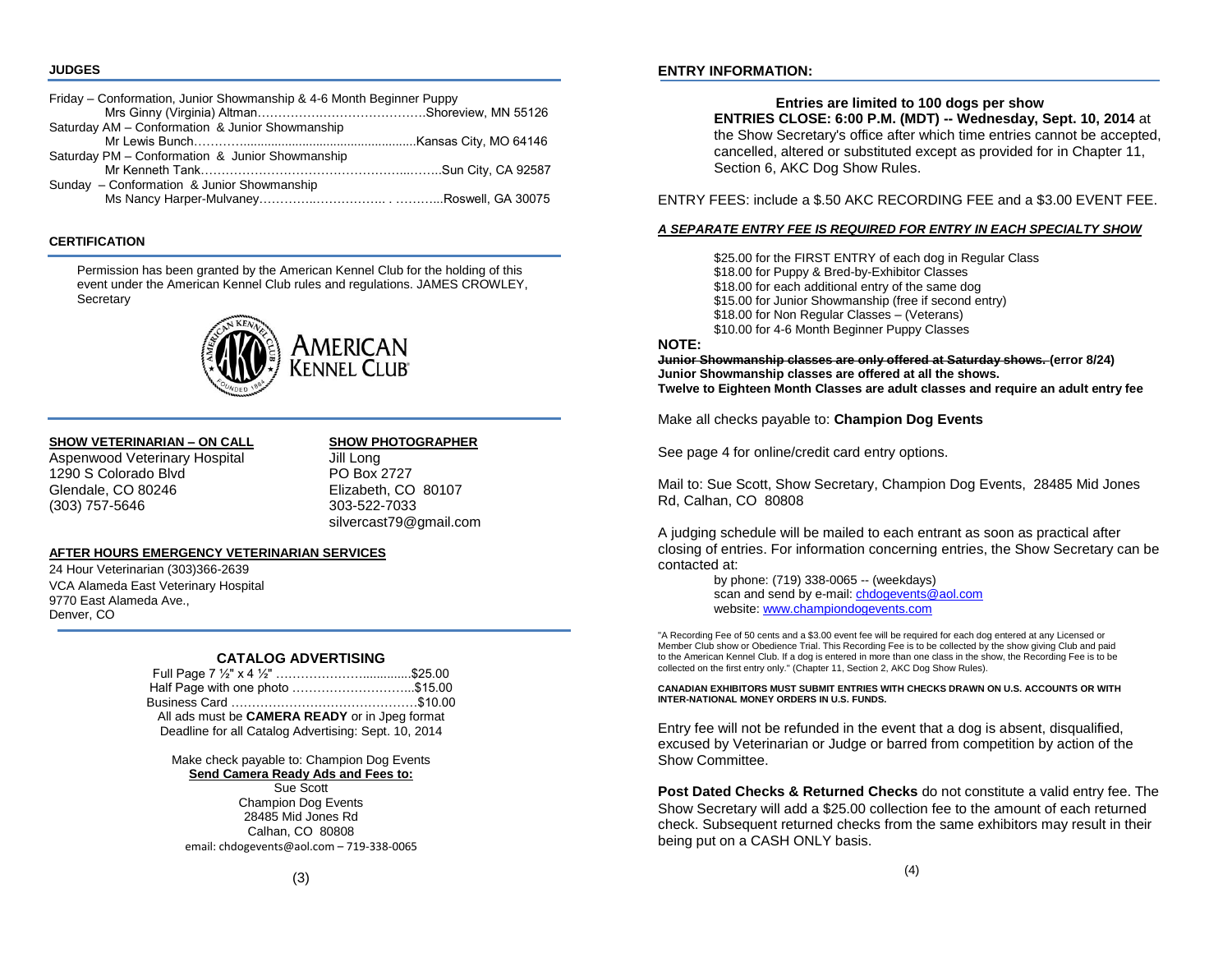No entry shall be made and no entry shall be accepted which specifies any condition as to its acceptance.

No entry fees will be refunded if the Show cannot open or be completed by reason of riots, civil disturbances, fire, extreme and/or dangerous weather conditions, an Act of God, public emergency, act of a public enemy, strikes and/or any other cause beyond the control of the Club or the Show Secretary.

Entries will not be accepted without fees or signatures. There will be **no refunds**  for duplicate entries. Changes, additions or corrections to entry forms must be received in writing, fax or by telegram prior to close of entries. Those received by telephone are not acceptable.

No dog wrongly entered in a class may be transferred to another class (except in case of wrong sex), nor can a dog be withdrawn after entries have closed. The owner or agent assumes all responsibilities for wrong or incomplete information of the entry blank.

Owners are responsible for errors in making out entry forms, whoever may make such errors, and no entry fee will be refunded in event of such errors or cancellation of entries after the published closing date.

Entries must be made on an Official AKC entry form or photocopy of the Official AKC entry form with the Agreement and Rules on the reverse side or they cannot be accepted.

Confirmation of Entry will be sent to the email address(s) on the Official AKC entry form within 48 hours of receipt, if you do not receive email confirmation promptly please contact show secretary. Judging Schedule will be sent after close of entries.

Confirmation of Entry and Judging Schedule will be sent via postal mail to the address on the on Official AKC entry form after the closing date, only if no email address is listed or requested.

All Show results will be posted o[n www.championdogevents.com](http://www.championdogevents.com/) as soon as possible after the close of the show.

## **SPECIAL ENTRY SERVICES**

**Telephone entry service:** CALL THEM FOR INFORMATION. BEST IN SHOW ENTRY SERVICE . . . . . . . . . . . 1(800)247-7005 Entry Line (toll free) ENTRIES ON TIME.. . . . . . . . . . . . . . . . . . . . . . . 1(800)992-8955 Entry Line (toll free)

**SHOW SECRETARY – Sue Scott. . . . …….. . . . (719) 338-0065** (Show Secretary charges a \$4.00 additional fee for each dog entered via phone)

**Online Entries** at [www.championdogevents.com](http://www.championdogevents.com/) There is an additional fee of \$3.00 per dog for online entries using PayPal.

### **EXHIBITOR INFORMATION:**

Dogs need be present only for scheduled judging and will be released if not needed for further judging.

Dogs must be ready for judging. Neither the Club nor its Show Secretary will be responsible or obligated to furnish any service for notifying exhibitors or their agents of Breed or Class Judging. Judges need not wait for any dog holding up a class**. Owners or agents alone are responsible for the presence of their dogs in the judging rings.**

The show giving Club, the Show Secretary, their agents, employees, etc. assume no responsibility for any loss, damage or injury sustained by exhibitors, handlers, or to any of their dogs or property while at or on the show grounds, or in transit to or from the show. And furthermore assumes no responsibility for injury to children.

The hosting club will exercise every precaution for the safety of dogs exhibited, but it must be understood that neither the club, site or show secretary will be responsible for any injury, damage, or loss. It is understood that all dogs at this show are in the care and custody of the owners or owner's agents during the entire show weekend.

There shall be no drilling or intensive /abusive training of dogs on the show grounds.

Dogs must be in control at all times. This includes the use of Flexi leashes.

Exhibitors are required to clean up after the dogs that they are exhibiting or which are under their care or control. This requirement includes both while in the ring or at any location on our show site. Clean up tools and supplies will be available at each ring and at other convenient locations through-out the show grounds.

Exhibitors should follow their veterinarian recommendations to assure their dogs are free of internal and external parasites, any communicable diseases and have appropriate vaccinations.

**Parents are solely responsible for their children, and are expected to keep them supervised and controlled at all times for their own safety.**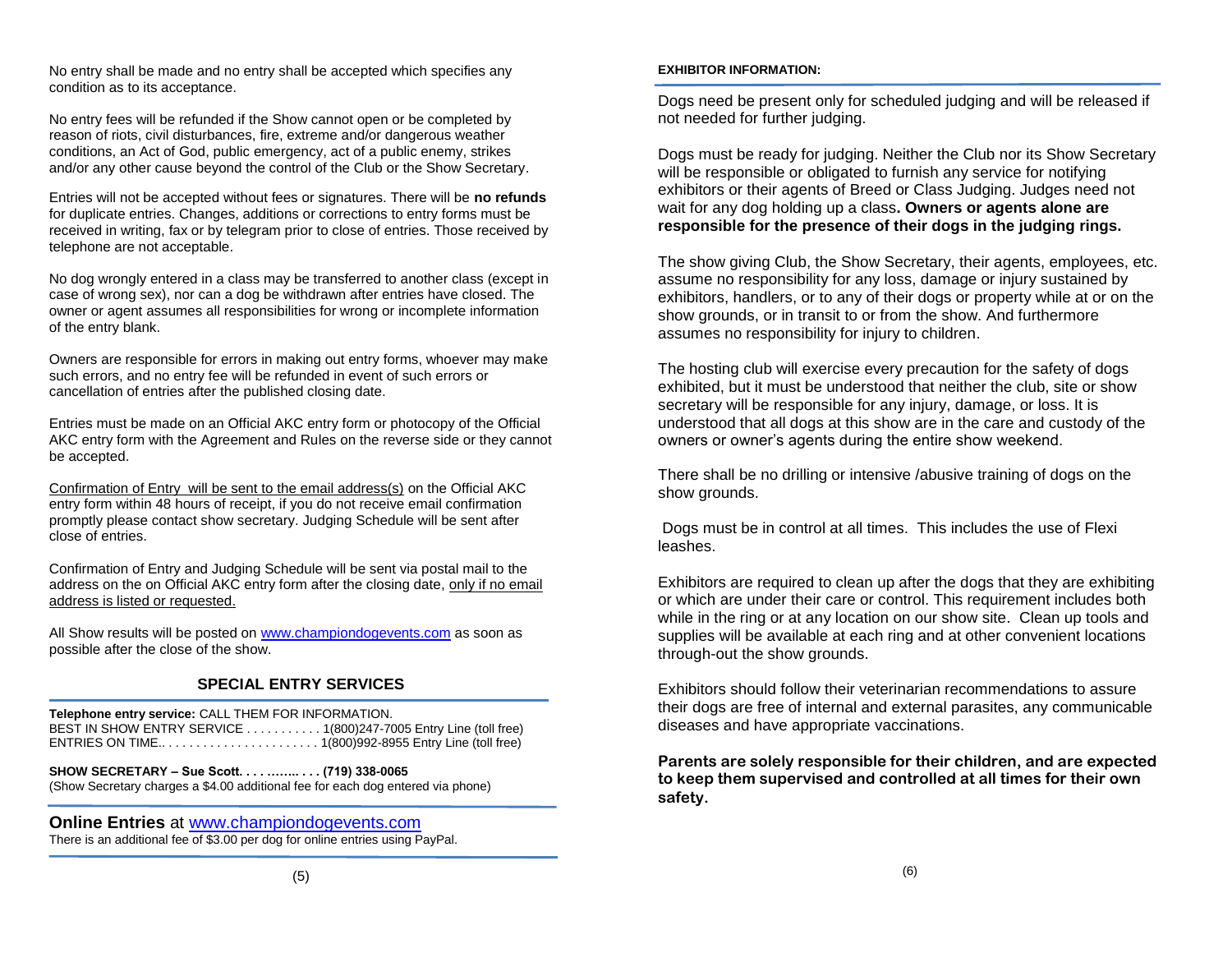## **ROUTES TO THE SHOW:**

From the North: Take I-25 S to I-70 East exit 214B toward Limon. Merge on to Colorado Blvd/CO-2S Exit 276B. Go approx. 5.1 miles and turn left onto E. Virginia Ave. StayBridge Suites (host hotel) is approx. 1 block east, the park (show site) is 0.2 mi east and on the right side of the street.

From the South: Take I-25 N to S Colorado Blvd/CO2 N via exit #204. Go North 1.7 miles. Turn right at E. Virginia Ave. StayBridge Suites (host hotel) is approx. 1 block east, the park (show site) is 0.2 mi east and on the right side of the street.

### **SHOW SITE INFORMATION:**

All regulations governing the use of this facility, and all regulations and decisions of the Show Committee of this show giving club on this day will be strictly enforced, including and not recorded in this Premium List.

Exhibitors and handlers will be held responsible for clean conditions in and around their crates and set up area.

Exhibitors are responsible for cleaning up after their own dogs AT ALL TIMES. Dumping of dog food or grooming residue into the restroom sinks and toilets is strictly prohibited!

NO dogs will be allowed in the restrooms.

Parents are solely responsible for their children, and are expected to keep them supervised and controlled at all times for their own safety.

All persons entering this dog show/event, hereby waive any claim for damages against the German Shepherd Dog Club of America, Pikes Peak German Shepherd Dog Club, Rocky Mountain German Shepherd Dog Club, it's members or the show secretary in the event a motor vehicle must be entered to rescue a dog from overheating or suffocation due to improper ventilation. The club(s) is solely responsible for determining if the said animal is in distress.

**HOTELS & MOTELS – Please verify rates/fees when making reservations**

### **HOST HOTEL:**

**StayBridge Suites. ................................................. (303) 321-5757** 4220 East Virginia Avenue, Glendale, CO

A One Time \$10.00 non-refundable pet fee will be charged per room per night. Please confirm with hotel that this is still the current fee when making your reservation as things sometimes change.

\*\*Please mention the RMGSD Show when making reservations at the host hotel. A block of rooms has been reserved for our use, but must be reserved prior to August 26, 2014.

HomeStead Studio Suites Hotel .............................. (303) 388-3880 4444 Leetsdale Drive, Glendale, CO 80246 Doubletree Hotel .......................................................(303) 321-3333 3203 Quebec Street, Denver CO 80207

RMGSD Show Committee will exercise its right to suspend any person from all AKC privileges for conduct prejudicial to the best interests of purebred dogs which includes abuse of a motel/hotel facility (Chapter 7, Section 1 of the *Rules Applying to Registration & Discipline*).

Some hotels have a limit on the number of dogs accepted. When making reservations, please inquire into dog fees and tell them you are in town for the dog show to be eligible for dog show rates, if applicable.

You are **REQUIRED** to clean up the area after walking your dogs at any hotel/motel. **DO NOT** leave your dogs unattended inside any motel room or groom your dog inside any room.

Please use exercise area/pens if provided.

### **Shuttle Service From DIA Airport**

| Crated dogs only, 4:00 AM to 11:00 PM Daily               |  |
|-----------------------------------------------------------|--|
| Please confirm details and costs when making arrangements |  |

**Please note this show site does NOT have space for RVs**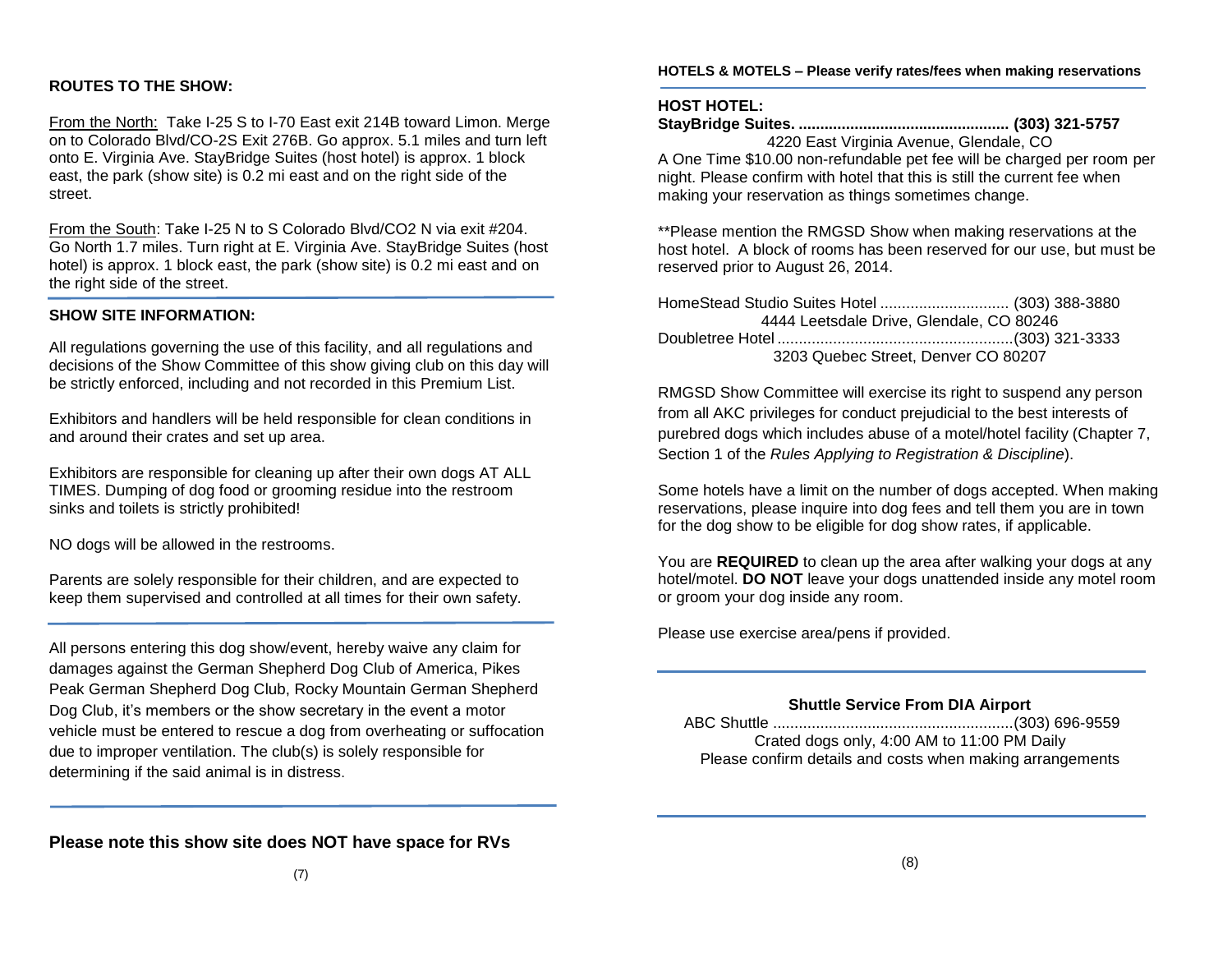### *HOSPITALITY NIGHT*

*The Members of the RMGSDC would like to invite all attendees to our annual Hospitality Night.*

> *Saturday, September 27th Time will be announced at the show*

*Meet us at the host hotel for an evening of lively banter and socializing.*

*Food and drink will be provided by the members of the RMGSDC.*

*Come and enjoy a great evening with GSD fanciers and make new friends.*

## *FRIDAY NIGHT PIZZA*

*Join the PPGSD Club for Pizza after the show on Friday night September 26 – location will be announced at the show*

#### **AWARDS/PRIZES – Friday Show**

Best of Breed – Rain Poncho with embroidered GSD

Best of Opposite Sex – Groomer's Bag

Best of Winners – 1 Gallon of Chris Christiansen Dog Shampoo

Winners Dog, Winners Bitch – 8 ft Leather Show Lead

Reserve Winners Dog / Bitch – Set of GSD Note Cards

Best Junior in Junior Showmanship - \$15.00 Subway Gift Card

Best Puppy - \$15.00 Petco Gift Card

Best Opposite Sex Puppy - \$10.00 Petco Gift Card

First in each class – Stainless Steele Fursaver Collars

Best Veteran – Large SS Water Bucket

Best of Breed Best of Opposite Sex Best of Winners Winners Dog, Winners Bitch Reserve Winners Dog, Reserve Winners Bitch Best Junior in Junior Showmanship Best Puppy Best Opposite Sex Puppy First in each class

Saturday and Sunday Awards will be various Pet Care Items

In addition: Saturday and Sunday shows

- **Best of Breed:** The Rocky Mountain GSDC, Inc. specialty show Best of Breed winner's name will be engraved on a perpetual club award offered by Stuttgart German Shepherds. This award was generously donated by Inge & Emil Vyprachticky, Sandy & Jim Richards and Irene & Tom Hause. This award remains permanently in the possession of the Rocky Mountain GSDC, Inc.

**The Pikes Peak German Shepherd Dog Club, Rocky Mountain German Shepherd Dog Club and The German Shepherd Dog Club of America appreciate the generosity of its trophy donors.** 

Please note any trophy may be substituted with one of equal or greater value.

#### **RIBBON PRIZES WILL BE AS FOLLOWS – For All Shows**

| Best of Opposite Sex to Best of BreedRed & White Rosette |  |
|----------------------------------------------------------|--|
|                                                          |  |
|                                                          |  |
|                                                          |  |
|                                                          |  |
|                                                          |  |
|                                                          |  |
| Best Opposite Sex to Best PuppyLavender Rosette          |  |

| <b>Regular Classes</b> | <b>Non-regular Classes</b> |  |
|------------------------|----------------------------|--|
| First PrizeBlue        | First Prize Rose           |  |
| Second Prize Red       | Second Prize Brown         |  |
| Third PrizeYellow      | Third Prize Lt Green       |  |
| Fourth Prize.  White   | Fourth Prize. Gray         |  |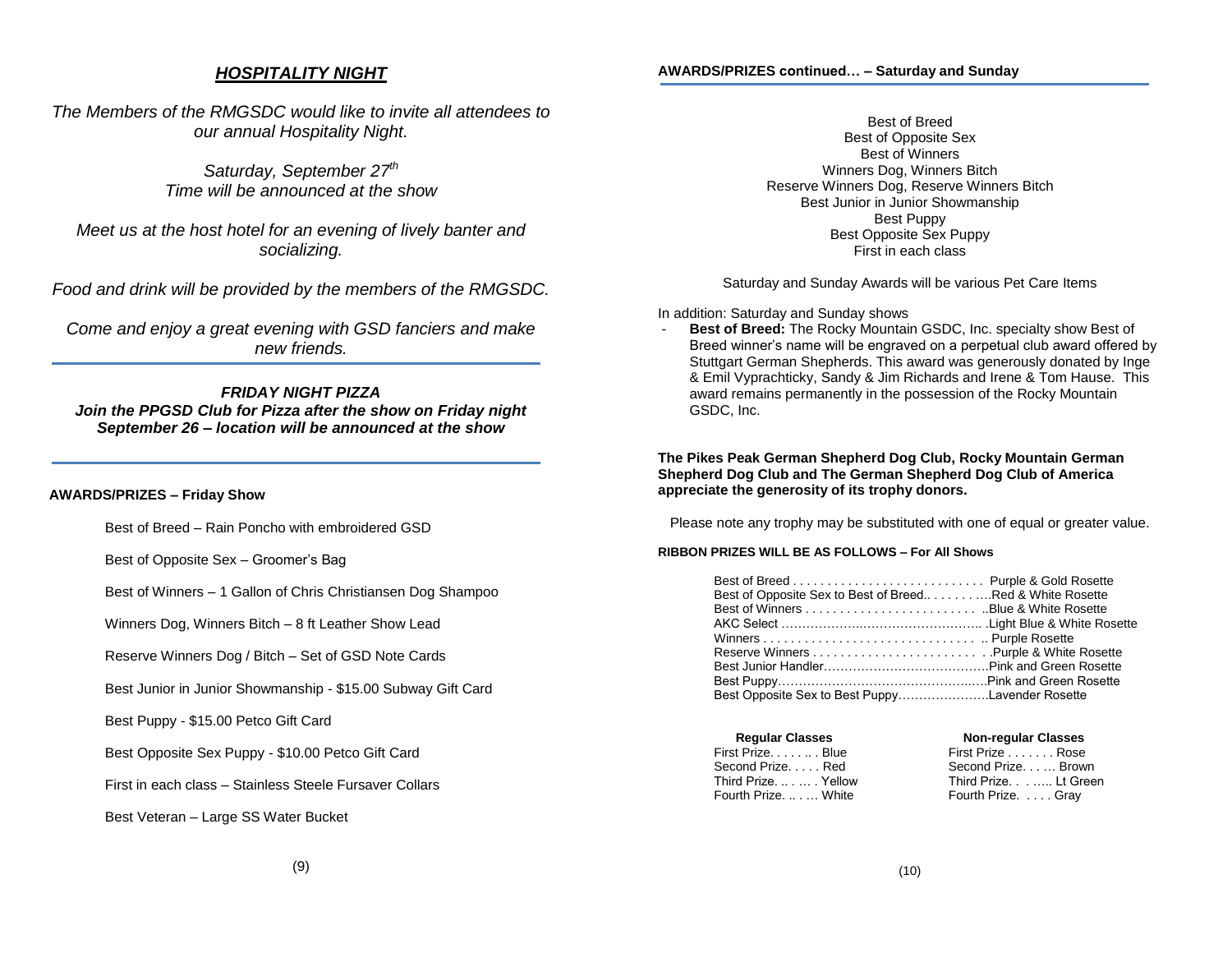### **REGULAR CLASSES**

The following classes will be provided for both dogs and bitches.

Puppy, 6 months & under 9 months Amateur Owner Handler Puppy, 9 months & under 12 months Bred-By-Exhibitor 12 months & under 15 Months American-Bred 15 months & under 18 Months Open Novice

WINNERS

**BRED BY EXHIBITOR REQUIREMENTS:** All dogs entered in the Bred-By Class must be individually registered with the AKC, the person handling the dog must be a breeder of record and an owner or co-owner of the dog

### **NON-REGULAR CLASSES – Involving Single Dog Entries**

**VETERAN DOG CLASS -** A class for Dogs seven ( 7 ) years and older

**VETERAN BITCH CLASS -** A class for Bitches seven ( 7 ) years and older Veteran classes will be divided by age for both dogs and bitches: 7 years and under 9 years 9 years and under 11 years 11 years and older

**BEST OF BREED COMPETITION:** Effective for all shows held on or after July 1, 1980, dogs which according to their owner's records have completed the requirements for a Championship after the Closing of Entries for this show, but whose Championships are unconfirmed, may be transferred from one of the Regular Classes to the Best of Breed or Variety Competition, provided this transfer is made by the Show Secretary at least onehour prior to the start of the judging at this show. (American Kennel Club Rule, Chapter 11, Section 6)

#### **Effective January 1, 2010 CHAPTER 11, SECTION 1.**

No dog shall be exhibited in a licensed or member dog show, except for dogs entered in the Miscellaneous Class unless it is either individually registered in the AKC Stud Book, or individually registered with a foreign registry organization whose pedigrees are acceptable for AKC registration.

See http://www.akc.org/pdfs/rulebooks/RREGS3.pdf for complete detail of the rule change.

### **CLASS INFORMATION 4-to-6 Month Beginner Puppy**

Friday Only Judge: Mrs Ginny (Virgina) Altman

### **Class – 4-6 month Beginner Puppy**

- The Four-to-Six Month Puppy competition shall be for dogs that are four months of age and over but under six months on the day of the event.
- AKC registration number or an AKC litter number will be required for entries of an AKC recognized breed as listed in Chapter 3, Section 1 of the *Rules Applying to Dog Shows*.
- A foreign born dog may enter this class if they are registered in the country of origin.
- All entrants are to be vaccinated (including rabies) in accordance with their veterinarian's protocol.
- Professional handlers are not permitted to exhibit in this class. *Professional handlers are defined as any person who belongs or has belonged to a professional handlers' organization, distributed rate cards, or otherwise advertised or represented themselves as handling dogs for pay.*
- Class will not be divided by sex

## **Awards**

Rosettes for Best Four-to-Six Month Puppy in Show – Pink & Green Best of Opposite Sex - Lavender

Best Four-to-Six Month Puppy - \$10.00 Petco Gift Card

## PLEASE BE RESPONSIBLE

Help keep our show grounds, local motel rooms and areas clean! Exercise dogs in designated areas only, and clean up after them! Use outdoor waste cans for disposal of all dog waste. The future of our sport is in your hands. We want to be invited back to our show site. We thank you in advance for your cooperation!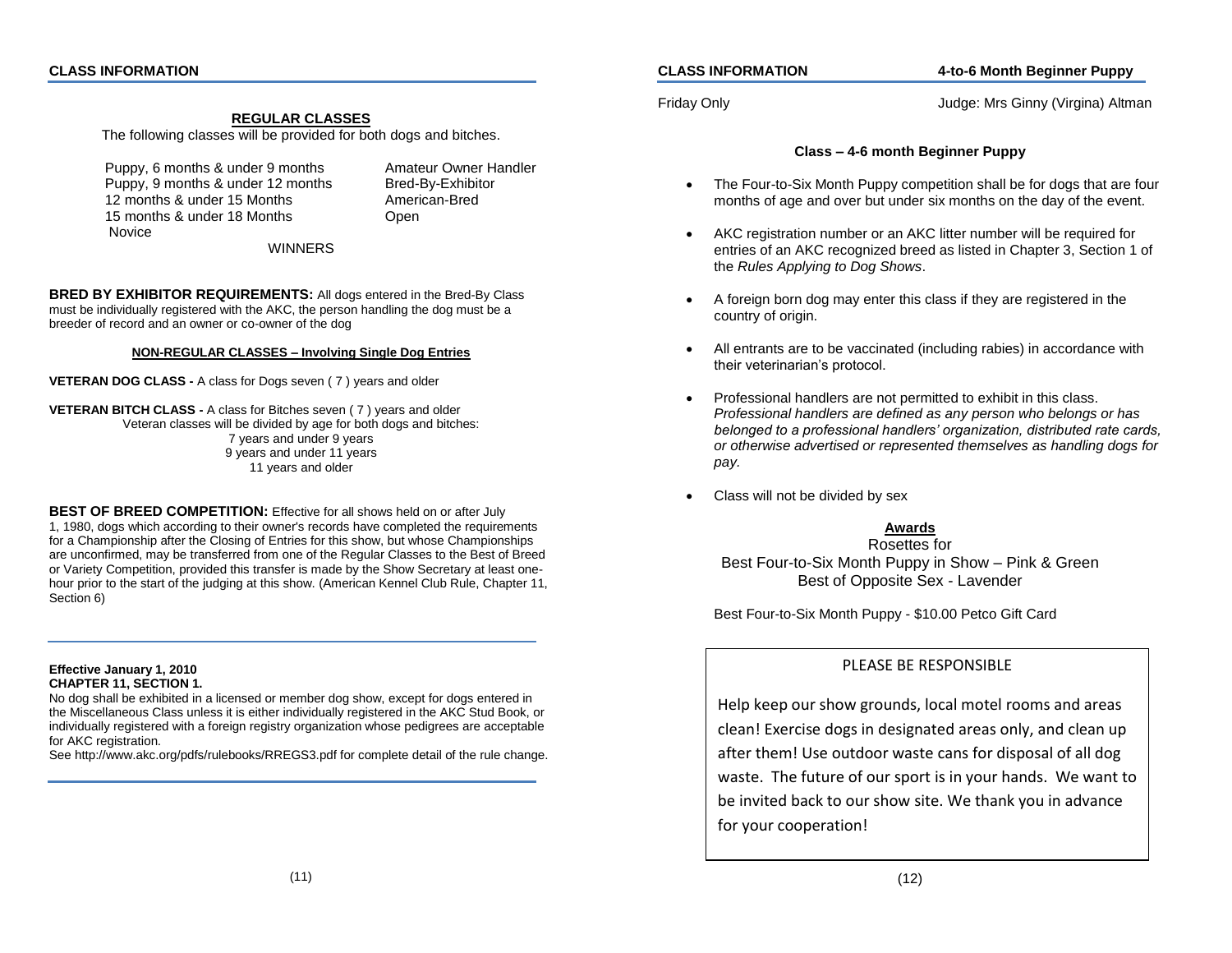### **Junior Showmanship Classes**

**NOVICE JUNIOR CLASS -** For Boys and Girls at least 9 and under 12 years of age on the day of the show who at the time entries close, have not won three (3) first place awards, with competition present, in a Novice Class at a licensed or member show.

**NOVICE INTERMEDIATE CLASS -** For Boys and Girls at least 12 and under 15 years of age on the day of the show who at the time entries close, have not won three (3) first place awards, with competition present, in a Novice Class at a licensed or member show.

**NOVICE SENIOR CLASS -** For Boys and Girls at least 15 and under 18 years of age on the day of the show who at the time entries close, have not won three (3) first place awards, with competition present, in a Novice Class at a licensed or member show.

**OPEN JUNIOR CLASS -** For Boys and Girls at least 9 and under 12 years of age on the day of the show who at the time entries close, have won three (3) first place awards in a Novice Class at a licensed or member show, with competition present in the Novice Class.

**OPEN INTERMEDIATE CLASS -** For Boys and Girls at least 12 and under 15 years of age on the day of the show who at the time entries close, have won three (3) first place awards in a Novice Class at a licensed or member show, with competition present in the Novice Class.

**OPEN SENIOR CLASS -** For Boys and Girls at least 15 and under 18 years of age on the day of the show who at the time entries close, have won three (3) first place awards in a Novice Class at a licensed or member show, with competition present in the Novice Class.

**MASTER CLASS -** *(effective date of January 1, 2012)* For Boys and Girls at least 9 and under 18 years of age on the day of the show and who have won ten (10) first place wins in an Open Class, with competition to be eligible to enter the Limited Class Competition. The calendar for this class will be November 1-October 31 of the following year. All juniors meeting the criteria for this class are required to enter the Master Class and may change their entry the day of the show if entries have already closed. Once the eligibility time frame for that year has passed, all participants return to the Open Class to compete for the following year.

**NOTICE: Junior Handlers must include their AKC JUNIOR HANDLER NUMBER on each entry.** You may obtain your junior identification number by calling the AKC, Judges Education Department

Each dog exhibited in Junior Showmanship must be owned by the Junior Handler or by the Junior Handler's father, mother, brother, sister, uncle, aunt, grandfather or grandmother including the corresponding step and half relations or by a member of the Junior Handlers household.

Bitches in season are not eligible to be shown in Junior Showmanship Classes.

At a Specialty show, each dog must be of the breed for which the show is held.

A dog that has been rejected - dismissed or excused by the veterinarian for the protection of the other dogs at the show or for the protection of the dog excused, may not be handled in Junior Showmanship.

Each dog handled in a regular Junior Showmanship Class must be entered and shown in one of the breed classes at the show, or must be entered for Junior Showmanship only. However, a dog that must be withdrawn for good and sufficient reason, such as a bitch in season or a veterinarian's excuse may be replaced by another dog meeting the same ownership requirements. Such substitution must be requested in writing stating the reason for the substitution and must be accompanied by an official AKC entry form.

Rocky Mountain German Shepherd Dog Club will provide a Dog Show Tour (Dog shows tours help spectators understand the classes, ring procedure, championship points system, dog show etiquette, and promotes the sport of purebred dogs) to interested parties.

This tour will be held on Saturday 1 hour prior to the start of the first show.

Please contact Beth Reynolds she can sign you up for our Tour.

## [Beth.reynolds@rmgsdc.org](mailto:Beth.reynolds@rmgsdc.org)

Join us on Friday - September 26th for

# **Canine Good Citizen Test**

brought to you by the Pikes Peak German Shepherd Dog Club **Open to All Breeds**

**Contact – Lisa Bowman – [lbowman911@gmail.com](mailto:lbowman911@gmail.com)**

**Time – 2:00 to 6:00 pm at the show site**

**Evaluator: Kathy Howse**

**What you need: A 6 foot leash Well fitting buckle or slip collar (leather, fabric or chain) Grooming Brush**

**Cost is \$20.00 per dog**